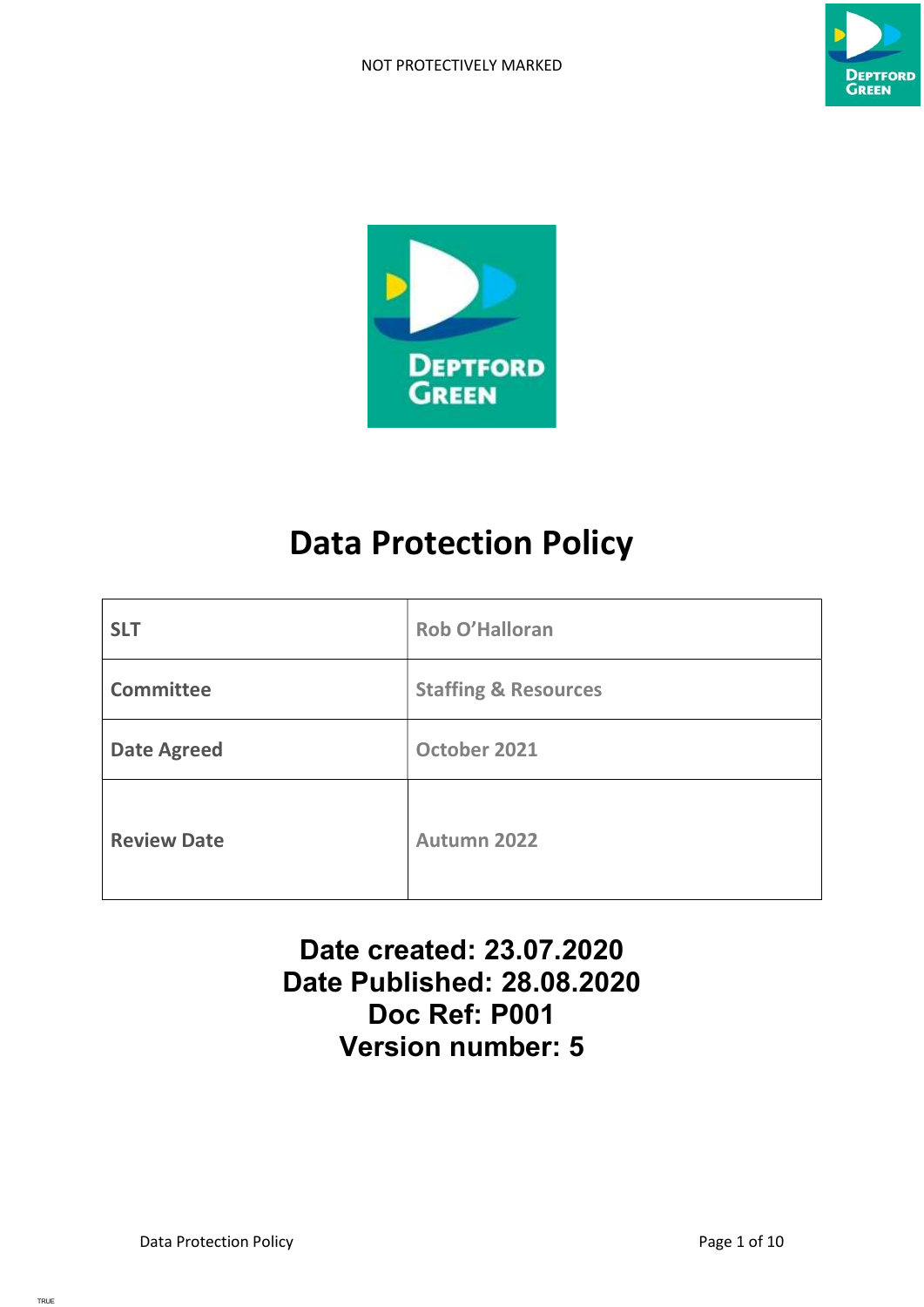

# Introduction

- Deptford Green collects and uses personal information about staff, students, parents or carers and other individuals who encounter the school. This information is gathered to enable us to provide educational and other associated services. In addition, there may be a legal requirement to collect and use information to ensure that the school complies with its statutory obligations.
- In collecting, processing, sharing, and disposing of personal information relating to living individuals, Deptford Green is bound by the General Data Protection Regulation 2016.
- The Information Commissioner's Office enforces the Regulation, issues relevant guidance, and registers personal data sets held by any organisation.
- As a data controller, Deptford Green must register itself with the Information Commissioners Office (ICO) annually.
- This document sets out the school's policy for compliance with the General Data Protection Regulation (GDPR).

#### Purpose

- This policy is intended to ensure that personal information is dealt with correctly and securely and in accordance with the General Data Protection Regulation 2016, and other related legislation. It will apply to information regardless of the way it is collected, used, recorded, stored, and destroyed, and irrespective of whether it is held in paper files or electronically.
- All staff involved with the collection, processing and disclosure of personal data will be aware of their duties and responsibilities by adhering to these guidelines.

# What is Personal Information?

Personal information or data is defined as data which relates to a living individual who can be identified from that data, or other information held.

# The Six Guiding Principles

- The General Data Protection Regulation 2016 establishes six enforceable principles and Deptford Green as a registered Data Controller under the GDPR, will comply with these principles below:
- 1. Personal data shall be processed lawfully, fairly and in transparently in relation to the data subject.
- 2. Personal data shall be collected for specified, explicit and legitimate purposes and not further processed in a manner that is incompatible with those purposes.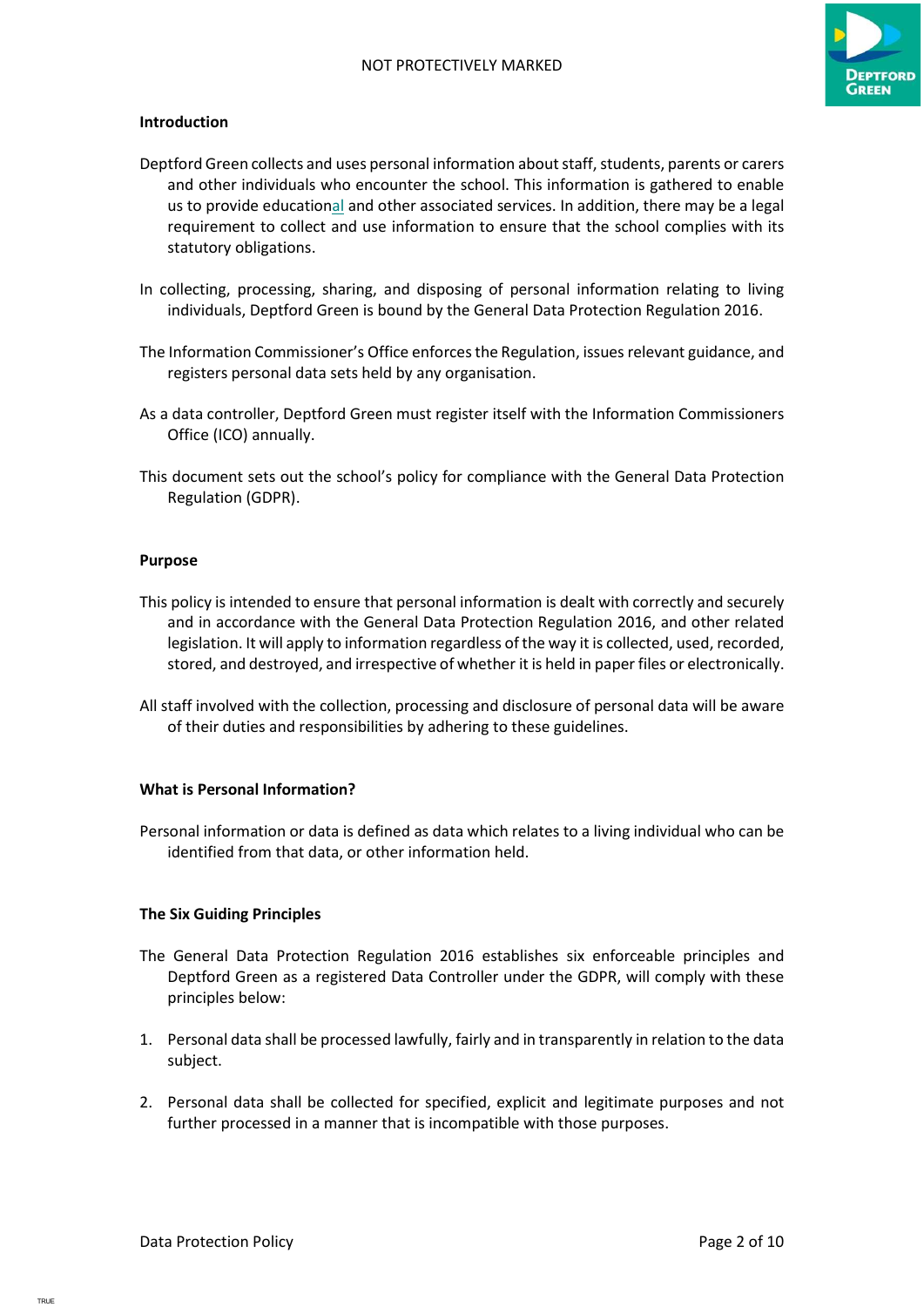

- 3. Personal data shall be adequate, relevant, and limited to what is necessary in relation to the purposes for which they are processed.
- 4. Personal data shall be accurate and, where necessary, kept up to date; every reasonable step must be taken to ensure that personal data that are inaccurate, having regard to the purposes for which they are processed, are erased, or rectified without delay.
- 5. Personal data shall be kept in a form which permits identification of data subjects for no longer than is necessary for the purposes for which the personal data are processed.
- 6. Personal data shall be processed in a manner that ensures appropriate security of the personal data, including protection against unauthorised or unlawful processing and against accidental loss, destruction, or damage, using appropriate technical or organizational measures.
- The GDPR creates a single framework for access to personal information about living individuals held in both paper and electronic form.

See Schools guidance on what to do when a Subject Access Request (SAR) is received.

# 1. Differences in data sets

Personal and Special Categories data is any information – held manually or electronically – which relates directly to a living individual.

#### Personal Data-

This can include but is not limited to:

- Name and Address
- Contact Number
- E-mail address
- Date of Birth

# Special Categories of Data-

This includes data under the following headings:

- Race or ethnic origin
- Political opinion/s
- Religious or other beliefs
- Trade union membership
- Physical or mental health or condition
- Sexual orientation
- Genetic and Biometric data
- The commission or alleged commission of offences, court sentences or allegations under investigation

While not legally special category of data the following should be given special consideration whilst processing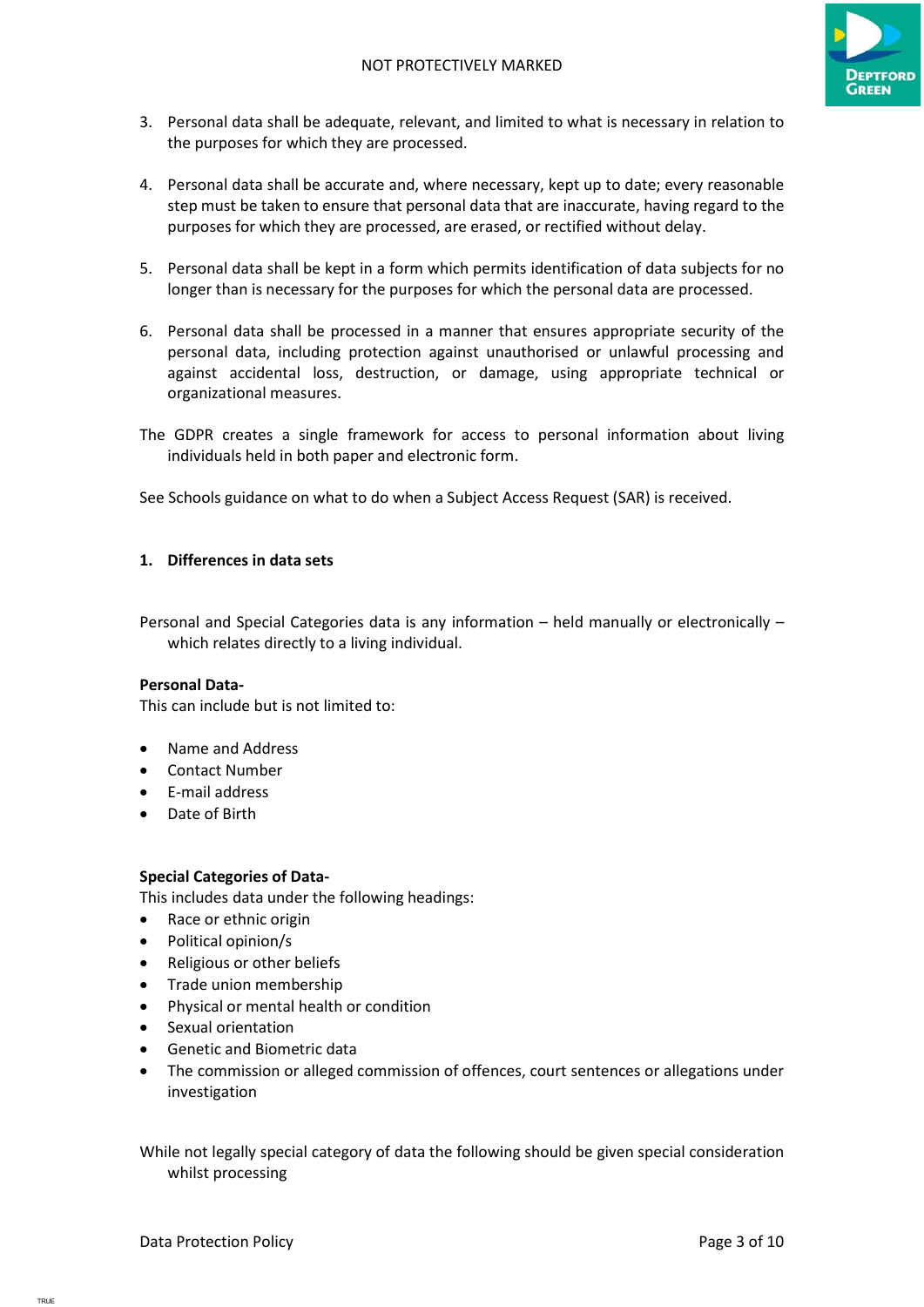

- Qualifications
- Income level
- **•** Employment history
- Bank Details
- 2. Roles and Responsibilities

# 2.1 Head Teacher

 Responsible for ensuring all senior staff and the school are compliant with the General Data Protection Regulation

# 2.2 Data Protection Officer

- Must be able to undertake their tasks independently report to Head Teacher directly
- Be point of contact for public for data protection issues
- Be involved in timely manner in all data protection issues
- Inform and advise the school, processors, and employees of obligations
- Monitor data protection compliance
- Advise as required on Data Protection Impact Assessments
- To co-operate with supervisory authority, Information Commissioner's Authority (ICO)
- To act as contact point for the supervisory authority (ICO)
- Have due regard to the risk associated with processing, taking account of nature, scope, and context of processing.

# 2.3 School Business Manager

 Maintaining the notification of registration for Deptford Green with the Information Commissioner's Office on an annual basis

# Head Teacher & School Business Manager

- Providing guidance to ensure all staff are aware of their data protection responsibilities under the act
- Responsible for managing and reporting data breaches to the school's data protection advisor
- Providing guidance to process Subject Access Requests and Freedom of Information requests
- Ensuring appropriate and adequate training is available to staff
- Ensuring staff are compliant with this policy and any associated procedures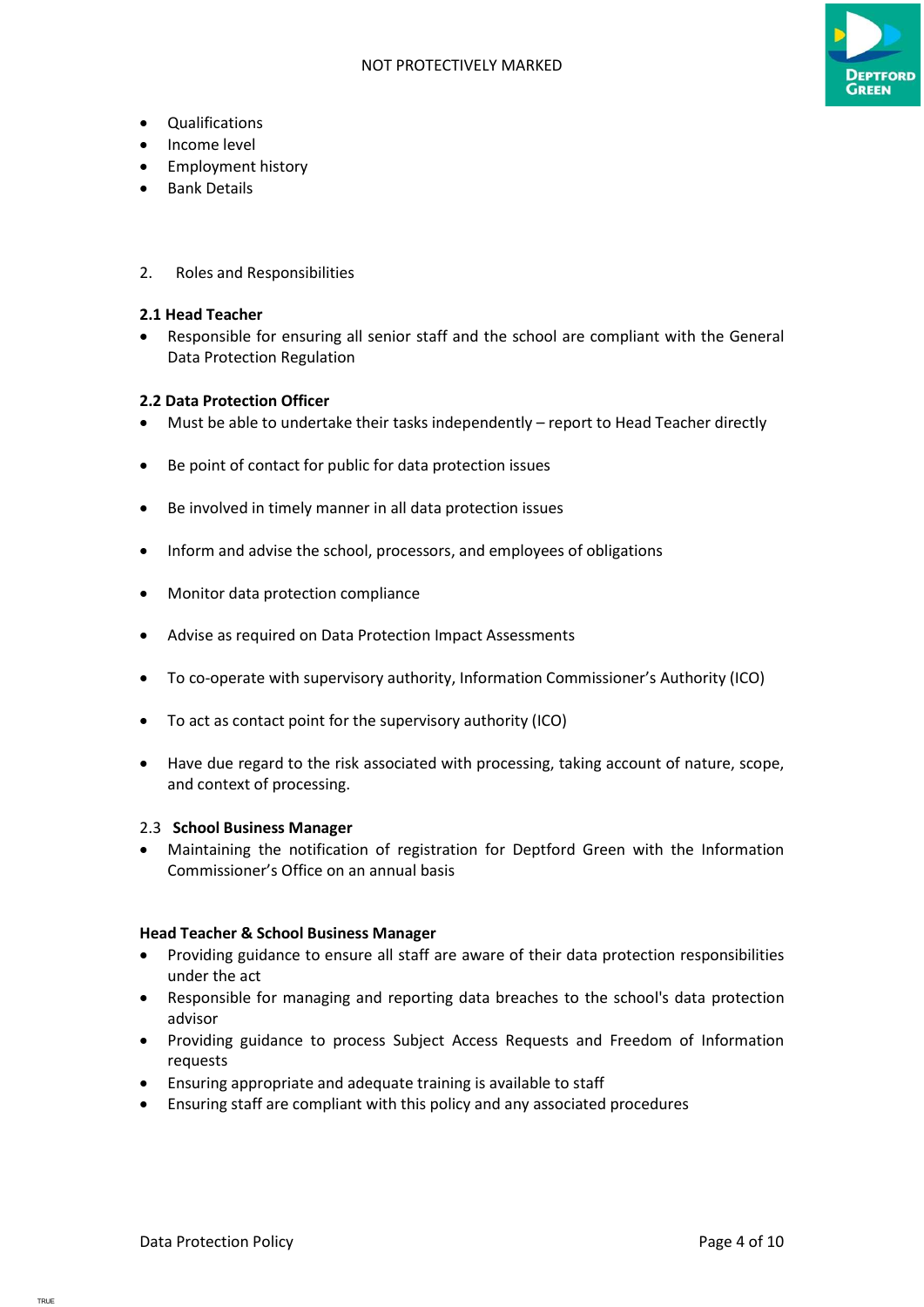

# 2.4 All Staff

 All staff have a responsibility to abide by the principles of the GDPR. Any breach of this policy could lead to disciplinary action being taken.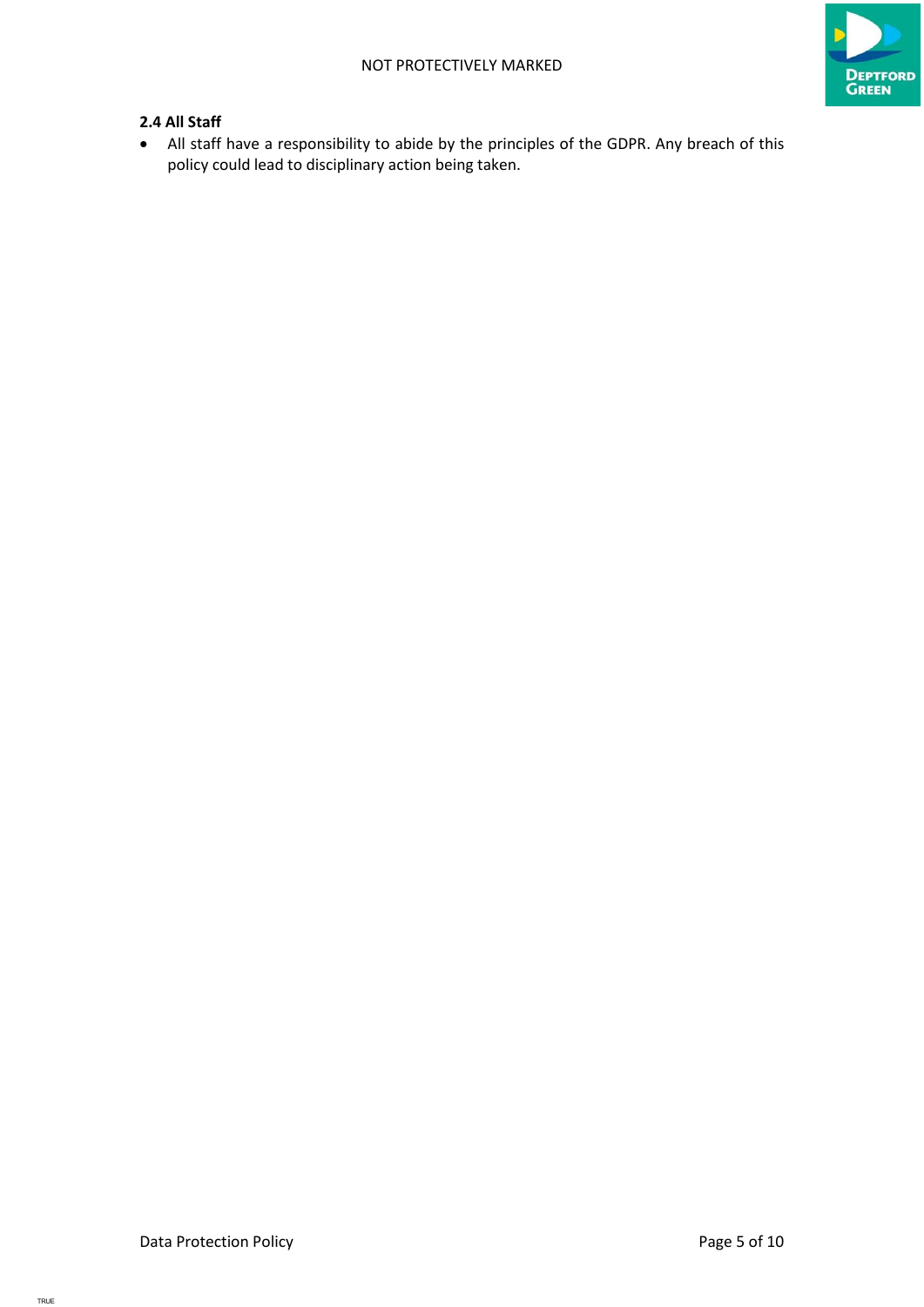

# 3. Processing Personal Data

Employees of Deptford Green, when working with personal data, will adhere to the following:

- Only collect data necessary to carry out the purpose that the task relates to.
- Respond to requests for access to personal data within 30 calendar days (See Schools Guidance).
- Treat all personal information with equal respect for confidentiality and security whether in written, spoken, or electronic form.
- Share of personal or sensitive data with informed consent. Where appropriate, the school may share information without consent if, in the school's judgement, there is a good reason to do so, such as the safety and well-being of the child/children involve and others who may affected.
- Only use third parties to collect and process school's data where appropriate sharing agreements are in place, ensuring the protection of the data.
- Only retain personal data for a specified time defined by the Schools Retention Schedule. (See specific schools' guidance on retention)
- Not delay data sharing where it is necessary to protect the vital interests of any individual.
- Seek approval from senior management before disclosing information for research purposes.

#### 4. Privacy Notices

- Principle 1 of the General Data Protection Regulation states that all personal data will be processed fairly, lawfully, and transparently and Principle 2 states that personal data shall be obtained for specified, explicit and legitimate purposes.
- Deptford Green is committed to processing personal data fairly and lawfully and have a written Fair Processing statement/Privacy Notice visible and easily accessible on the school's website explaining to individuals how Deptford Green will process their data.
- Having this statement/notice publicly available means that any individual will be able to read it before completing a data collection form (paper or electronic), and therefore will know exactly why the data is being collected and for what specific purpose/s.
- The Privacy Notice includes the identity of the data controller (the school), what the data is being used for, whether the data will or may be used for any other purposes, and any extra information which will help the individual to understand how their data is used in line with data protection. The Privacy Notice should be provided the time the information is obtained from the individual if it is collected directly from the data subject. If it is not collected directly from the data subject, then it should be provided within a reasonable period of having obtained the information (maximum one month). If the information is used to communicate with the data subject, the latest it can be is when the first communication takes place. If disclosure to another party was unforeseen, then the Privacy Notice must be provided before the information is disclosed. If personal data is processed for a new reason/purpose later an updated Privacy Notice must be provided.

In general terms, a Privacy Notice should tell individuals the following about the school:

- Who we are
- Where we are based in the UK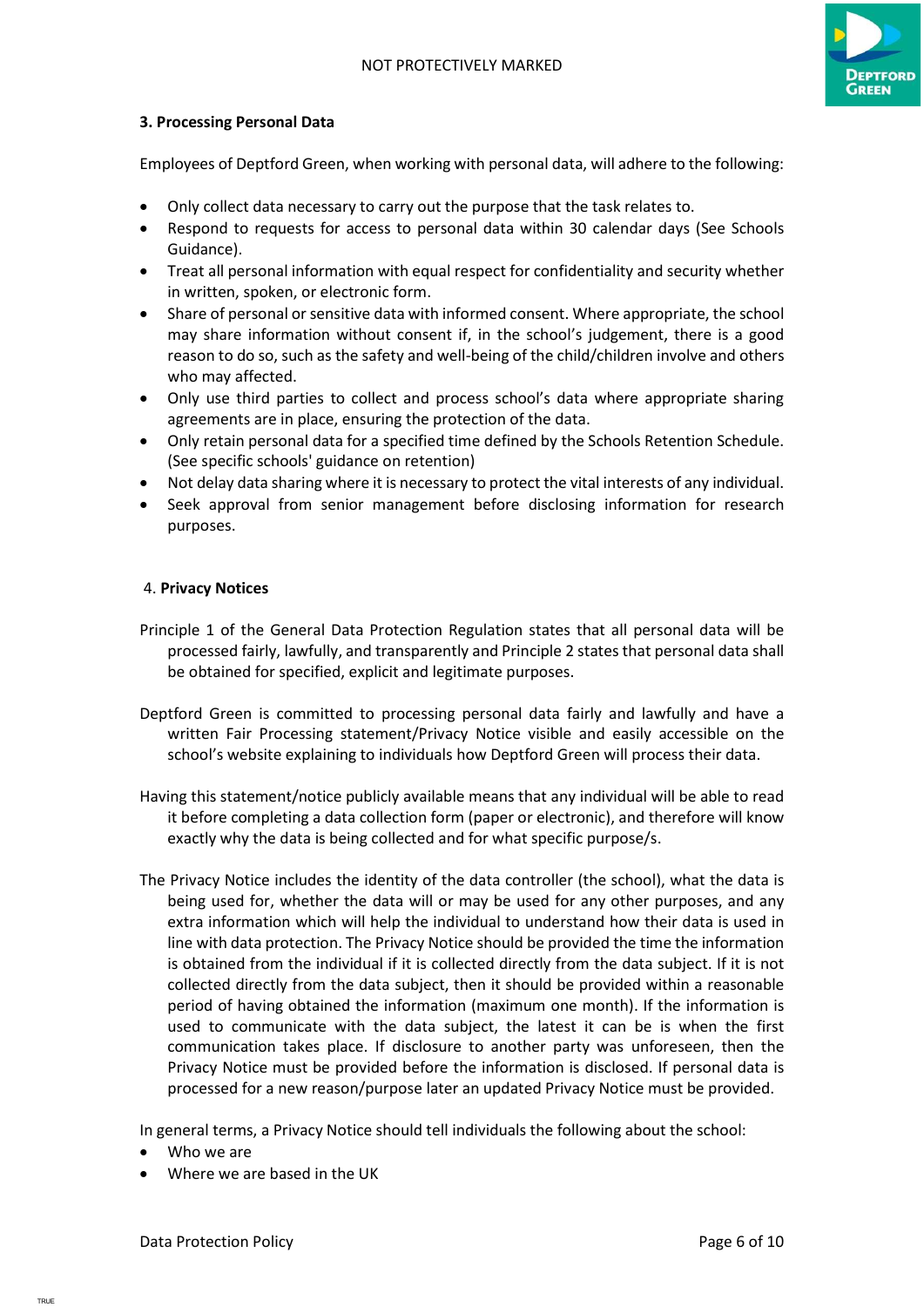

- What we are going to use their data for and legal basis for doing so
- Who we will share individual's data with (if anyone or a third party)
- Individuals Rights to accessing their own data including the fact that the Data Subject can complain to The Information Commissioner
- How we will keep individuals' data secure and protected
- Identity & contact details of the School's Data Protection Officer
- The retention period for the data
- Any legal or contractual requirement to provide the information; plus the impact of not providing the data
- Automated decision making, with information about the consequences

A Privacy Notice should be genuinely informative and clear enough for children to understand so the school can be transparent and give individuals reassurance that they can trust the school with their personal data.

# 5. Information Sharing

- Deptford Green understands that it is most important that people remain confident that their personal information is kept safe and secure, and that the school maintain the privacy of the individual, whilst sharing information to deliver better services. It is therefore important that the school can share information appropriately as part of their day-to-day practice while protecting data when sharing.
- 5.1 Third Party organisations must follow the specific Information Sharing Agreements (ISAs) set out by Deptford Green when sharing data. ISAs provide a framework for the secure and confidential obtaining, holding, recording, storing, and sharing of information between the school and third parties.
- Before entering into new data sharing agreements, a Data Protection Impact Assessment (DPIA) must be completed and approved by the Data Protection Officer.
- Robust IT security systems and measures must be in place to protect the school's electronic data and its IT infrastructure from unauthorized access, use, disclosure, disruption, modification, inspection, recording or destruction of information.

Please refer to the school's ISAs for protocols on information sharing.

See IT security policy for protecting information electronically and the records management policy for handling paper documentation.

# 6. Information Requests

There are two different information requests:

# 6.1 Subject Access Requests (SARs)

Individuals have the right to ask for access to their information which can include information, expressions of opinion, and the intentions of the school in relation to them, irrespective of when the information was recorded.

There are two distinct rights of access to the information schools hold about pupils: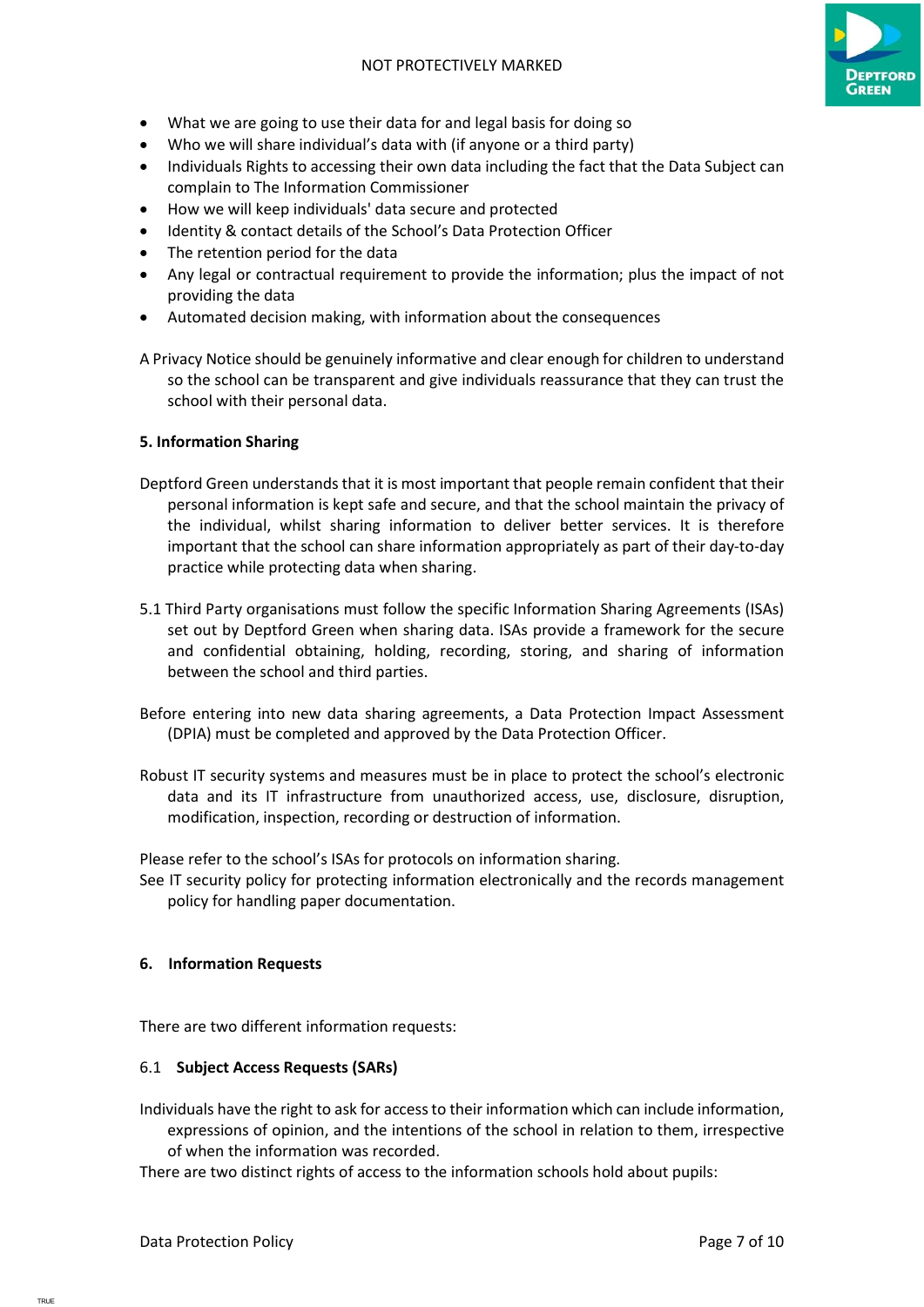

- Right to the educational record Under the Education (Pupil Information) (England) Regulations 2005, a parent or legal guardian has the right to access their child's educational record.
- Subject **access** access and the structure of the structure of the structure of the structure of the structure of the structure of the structure of the structure of the structure of the structure of the structure of the s Under the General Data Protection Regulation 2016, a pupil has a right to see their own information. A parent or legal guardian may also make a request on behalf of their child.
- If a pupil or parent makes a request for educational records, the school must respond within 15 school days. Fees for these requests will depend on the number of pages of information supplied. (For more information ask at the school's business manager)
- If a pupil or parent makes a subject access request for personal information, the school must respond promptly and at most within 30 calendar days. Schools will be unable to charge for most Subject Access Requests

Requests made containing both educational and personal records, will be dealt as stated above: the educational part within 15 school days and personal within 30 calendar days.

- See Subject Access Request guidance for details.
- (For help and advice in responding to a Subject Access Request, contact the school's data protection Advisor)

# 6.2 Freedom of Information Requests (FOI's)

- The Freedom of Information Act 2000 (FOIA) provides public access to information held by schools. It does this in two ways: schools are obliged to publish certain information about their activities; and. members of the public are entitled to request information from schools.
- Deptford Green will comply with Freedom of Information requests and release non personal and non-confidential information held by the school, after applying any relevant exemptions to protect certain categories of data.
- The Act requires that all requests must be in writing (to include letters, faxes, and e-mails). Requests must state clearly what information is required and must provide the name of the person with an address for correspondence.
- On receipt of a FOI request, a school must respond promptly and in any event within 20 working days.

See Freedom of Information guidance for details.

(For help and advice in responding to an FOI request, contact the school's data protection advisor)

# 6.3 Appeals & Role of the ICO

In the event of a complaint or challenge regarding an information request response, whether this is a SAR or an FOI, the initial request, decision audit trail, correspondence and information released will be reviewed.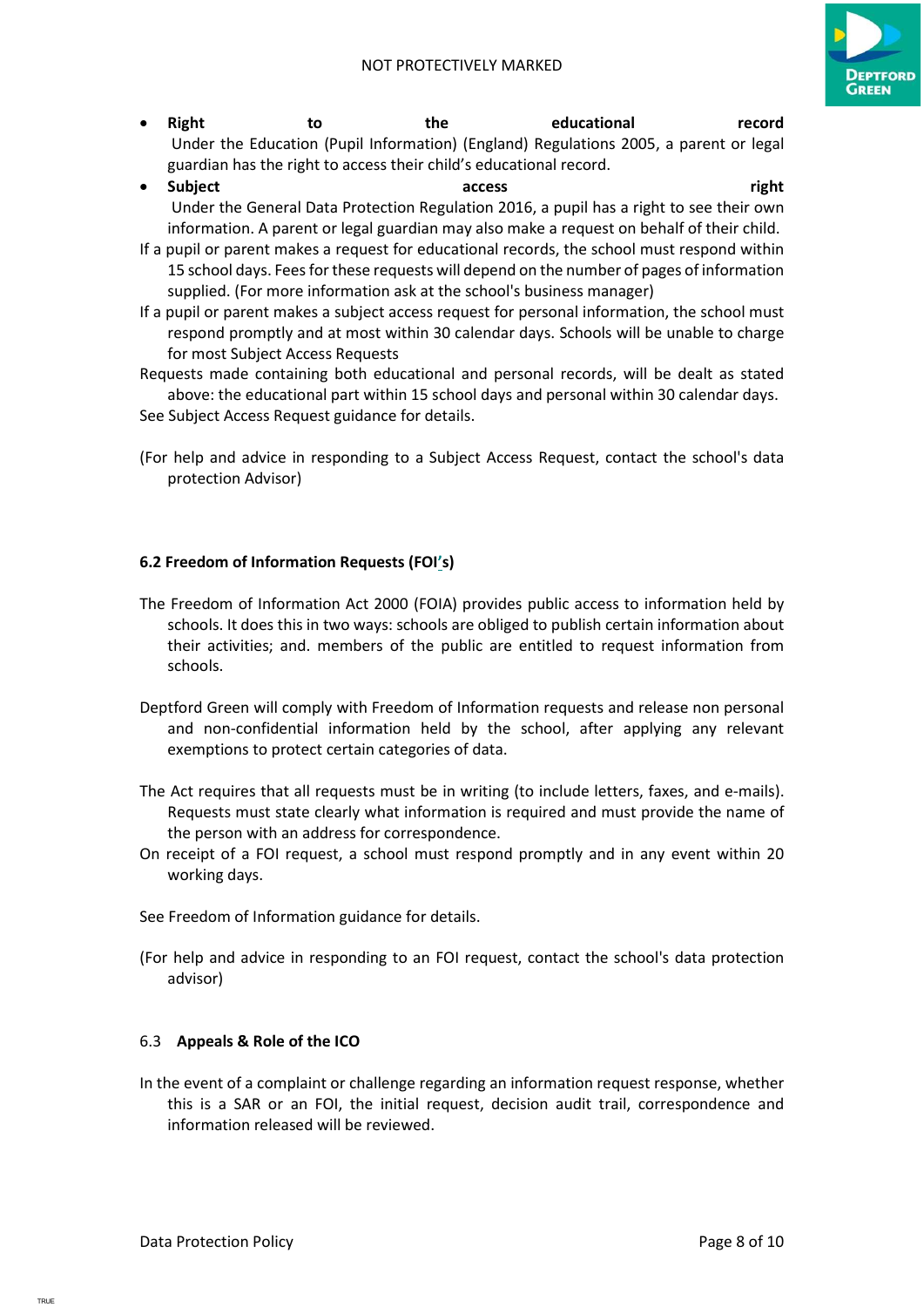

- If the requestor is dissatisfied with the appeal outcome, they may seek an independent review by the Information Commissioner.
- The Information Commissioner is an independent official appointed by the Crown to oversee the General Data Protection Regulation and has the authority to demand disclosure.
- In the first instance however the Information Commissioner will usually expect that individuals will have taken the matter up first with the school.
- Deptford Green will comply with all notices and guidance issued by the Information Commissioner.

# 7. Rights of Individuals

Individuals also have the right to:

- Have personal data rectified if it is inaccurate or incomplete.
- Request the deletion or removal of personal data where there is no compelling reason for its continued processing.
- Request the suppression of processing of personal data
- Move, copy or transfer personal data easily from one IT environment to another in a safe and secure way, without hindrance to usability
- Object to processing of data unless you can demonstrate compelling legitimate grounds for the processing
- Object to automated individual decision-making, including profiling

# 8. Dealing with breaches of the GDPR

Deptford Green holds personal and sensitive data relating to employees, children, and their families.

Every care must be taken to protect personal data and to avoid a data protection breach. In the unlikely event of data being lost or shared inappropriately, it is vital that appropriate action is taken to minimise any associated risk as soon as possible.

# What is a data breach?

Inadvertent breaches of confidentiality can occur. The following are examples and not limited to:

- Reading confidential files when there is no requirement to do so
- Giving excessive information out when less would suffice
- Sending information in error eg.to an incorrect email address
- Files/records removed from the office and lost
- Unencrypted devices used and lost containing personal/sensitive details
- Information that has not been redacted correctly before publishing

Known breaches in confidentiality must be reported to the Director of Finance and Resources immediately so it can be recorded, and a formal investigation carried out.

# What to do when a breach occurs: